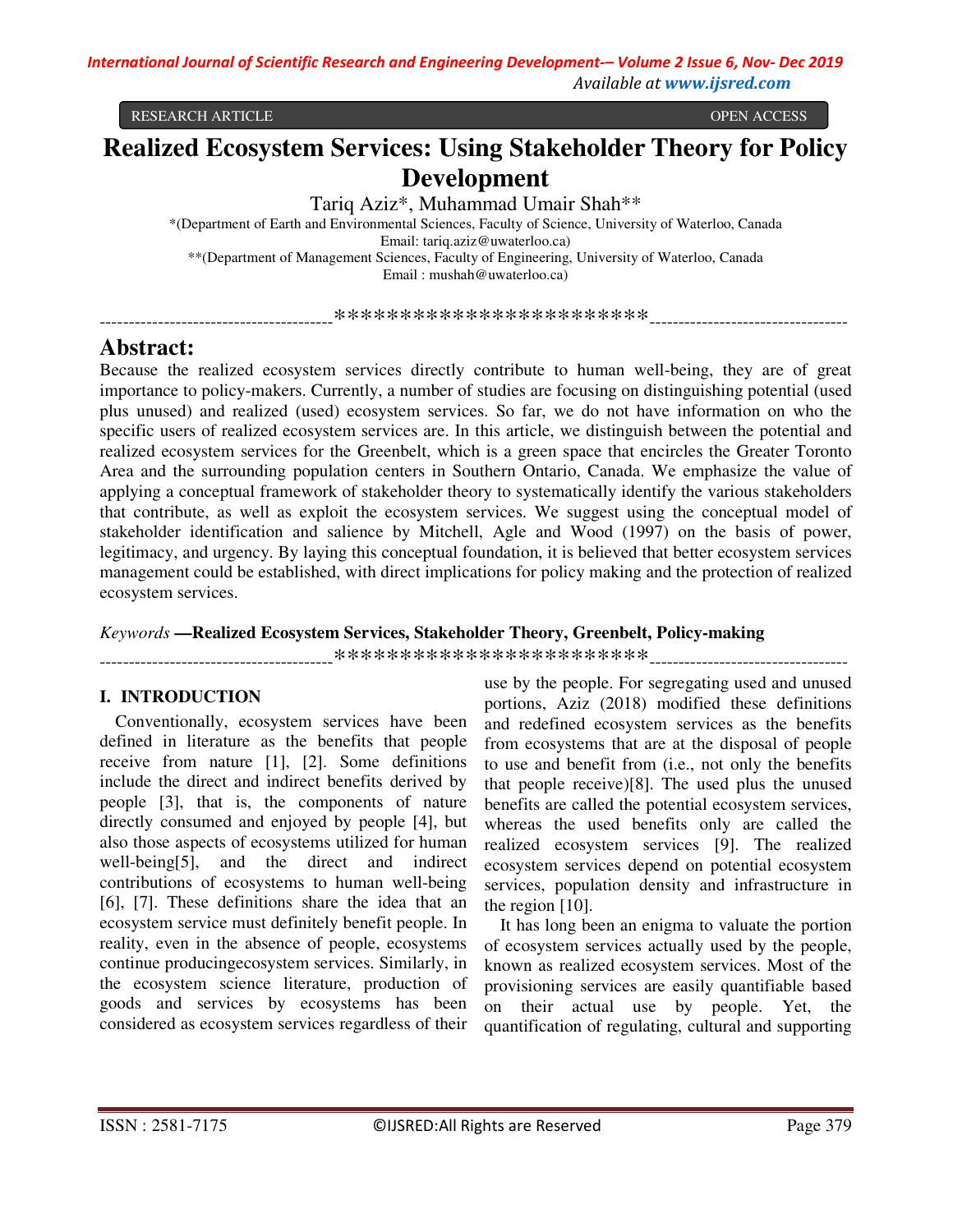# *International Journal of Scientific Research and Engineering Development-– Volume 2 Issue 6, Nov- Dec 2019*

 *Available at www.ijsred.com*

services based on their use is a complicated process. For example, it is easy to determine the number of people depending on a water supply from the watershed; but to locate the users of the carbon sequestration service provided by a forest stand is an ambiguous task because it is a global service. As the value of realized ecosystem services is directly proportional to the population density of a region, it will vary from region to region [11]. Because realized ecosystem services are actually used by the people, their value matters more to the users and policy-makers. As the idea of distinguishing potential and realized services gained traction (e.g., Fisher et al., 2008; Goldenberg et al., 2017; Syrbe and Walz, 2012), there has been an increase in the studies (mapping and valuation) which use this concept practically (e.g., Burkhard et al., 2012; Aziz and Van Cappellen, 2019). However, ecosystem services science has failed as yet to identify who the specific users of realized ecosystem services are in a society.

We argue that a stakeholder theoretic lens is instrumental in the identification of stakeholders of the realized ecosystem services. According to Freeman (1984), a stakeholder is "a group or individual who can affect or is affected by the achievement of an organization's objective" [15]. In the context of stakeholder theory, according to the literature review conducted by Hörisch and Schaltegger (2019), environment is considered as one of the major stakeholders because it can affect or be affected by an organization's objectives [16]. These could be defined in terms of economic or non-economic values. The stakeholder theory is considered to be a managerial theory that promotes creating value for all stakeholders by reducing or eliminating trade-offs. Typically, these stakeholders (in an organizational context) are the financiers, suppliers, consumers, communities, employees, and environment [17].

The stakeholder theory framework has vast applications. It has been used in various industries and different contexts. For instance, Shah and Guild (2017) used this framework in the exploration of technology sector firms in Ontario, Canada on how

they create value for their different stakeholders and what implications that would have on policy making [18]. Vis-a-vis we believe that learning more about how much a stakeholder is benefitting from the realized ecosystem services would also have several policy related implications for the governments, businesses, civil societies, not-forprofit firms, communities, and others.

With the distinction of potential and realized services, there is a growing need to identify the beneficiaries of these realized services in human society. Here, based on Stakeholder Theory, we put forth the concept of identifying the stakeholders or users of realized ecosystem services for practical applications.

### **II. RESULTS AND DISCUSSION**

Realized ecosystem services are the portion of services that matters to people; therefore, their distribution can result in informed decisions regarding land use planning [9]. Hence, a map of realized ecosystem services distribution is significant for policy makers to locate the hotspots for investments in natural infrastructure. To clearly demonstrate the link between potential and realized ecosystem services, we mapped the Greenbelt area (Figure 1), protected area surrounding the Greater Toronto Area and other Ontario's urban centers, which house more than nine million of the Canadian population. We employed the Co\$ting Nature model that uses global datasets to assign a relative index between 0 and 1 to each ecosystem based on its potential for and use of a bundle of ecosystem services. For realized ecosystem services, model generates these indices by assessing 117 maps of input data on distribution of population and infrastructure [10]. The realized ecosystem services map reflects a higher dependence of people on the areas with high index values, opposite to the potential ecosystem services map which is only based on ecosystem types in an area.

The index values for realized ecosystem services (Figure 1) clearly demonstrate the percentage of potential ecosystem services actually used by the people. Because the realized ecosystem services are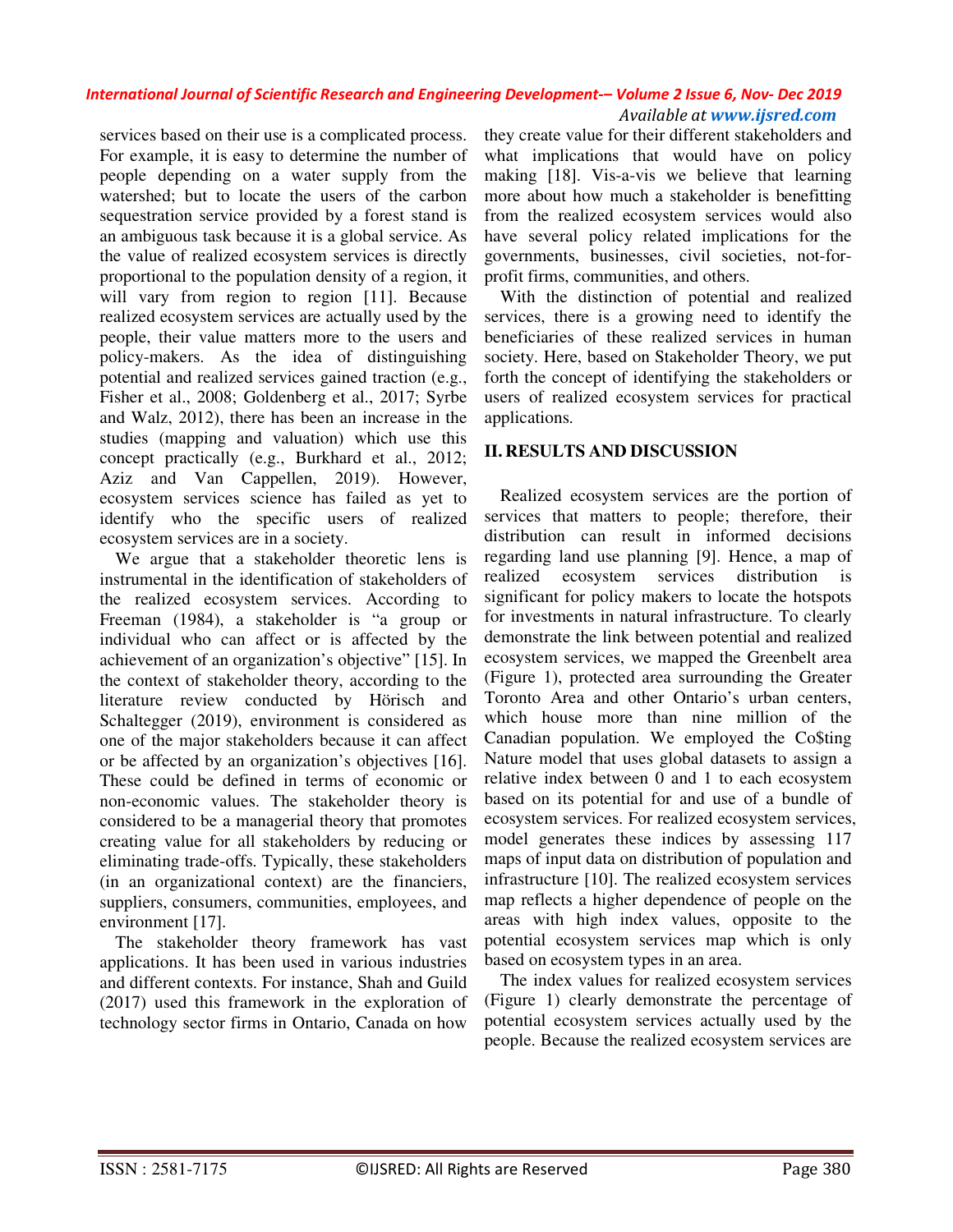#### *International Journal of Scientific Research and Engineering Development-– Volume 2 Issue 6, Nov- Dec 2019 Available at www.ijsred.com*

a fraction of potential ecosystem services, their magnitude or value cannot exceed the potential ecosystem services in a certain area. In addition, mapping of realized ecosystem services allows depiction of the landscape not only producing but channelling the flows of ecosystem services to nearby populations.



Fig.1: Mapping of potential (top) and realized (bottom) indices for a suite of six ecosystem services for the Greenbelt, Ontario, Canada

It has already been established in the literature that human well-being depends directly or indirectly on realized ecosystem services [9], [11]. As a consequence, identifying all different stakeholders of realized ecosystem services could enable us to better plan for the preservation of these services. Using the stakeholder identification and salience model proposed by Mitchell, Agle, and

Wood (1997), we could identify the prime/direct and peripheral/indirect stakeholders by considering the relationship attributes of 'power' that is the influence on the realized eco-system service; 'legitimacy' that is the relationship with the ecosystem service; and 'urgency' that is the claim on eco-system service [19]. To illustrate our point further, we draw an ecosystem services-stakeholder map (Figure 2), which is based on our assumption that stakeholder groups, such as, businesses, communities, governments, and not-for-profit organizations have power, legitimacy, and urgency in using these ecosystem services. This systematic approach offers potential for several other stakeholder groups to be added to this list. For instance, media, civil societies, scholars, and research centres could influence or be influenced by the realized ecosystem services. In future, after systematically identifying these stakeholders, we propose that empirical evaluation of these relationships would help us better plan future provisioning and preservation of ecosystem services. For instance, from the standpoint of taxation, legislators and law-enforcers could identify exactly how much of the realized ecosystem services has been utilized by the business versus non-business entities.



Fig.2: Realized Ecosystem Services-Stakeholder map

### **III. CONCLUSIONS**

In this article we distinguished between the potential and realized ecosystem services by using an example of mapping the Greenbelt, which is a green space that encircles the Greater Toronto Area and peripheral areas in the Southern Ontario region